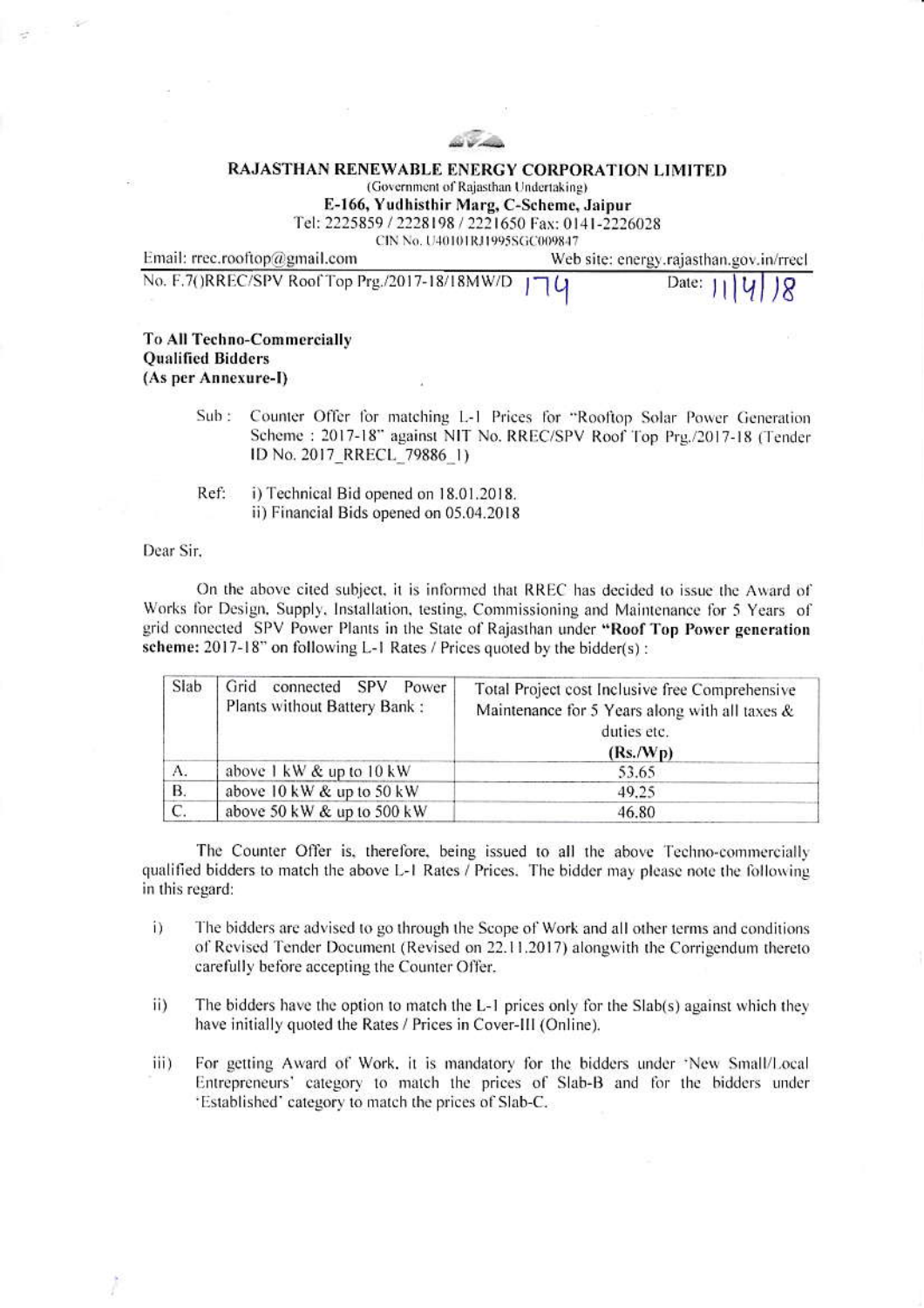In case of availability of more than the required vendors after matching L-1 Rates / Prices  $iv)$ under each category, the allocation will be made to those bidders whose quoted prices were in ascending order from lowest quote. Therefore, acceptance of biddento match the Counter offer prices do not guarantee the allocation of work by RREC.

Please convey your acceptance to above Counter Offer for allocation of Work under "Roof Top Power generation scheme: 2017-18" at e-mail rrec.rooftop@gmail.com latest by 17.04.2018. (upto 06:00 PM).

Encl. Annexure-I

Yours faithfully,

(S.K.Baswal) Director (Tech) à.

Copy to following for information and necessary action:

- $i)$ The Director (Finance), RREC, Jaipur
- The General Manager (RE&O), RREC, Jaipur for uploading on RREC's Website. ii)
- iii) Notice Board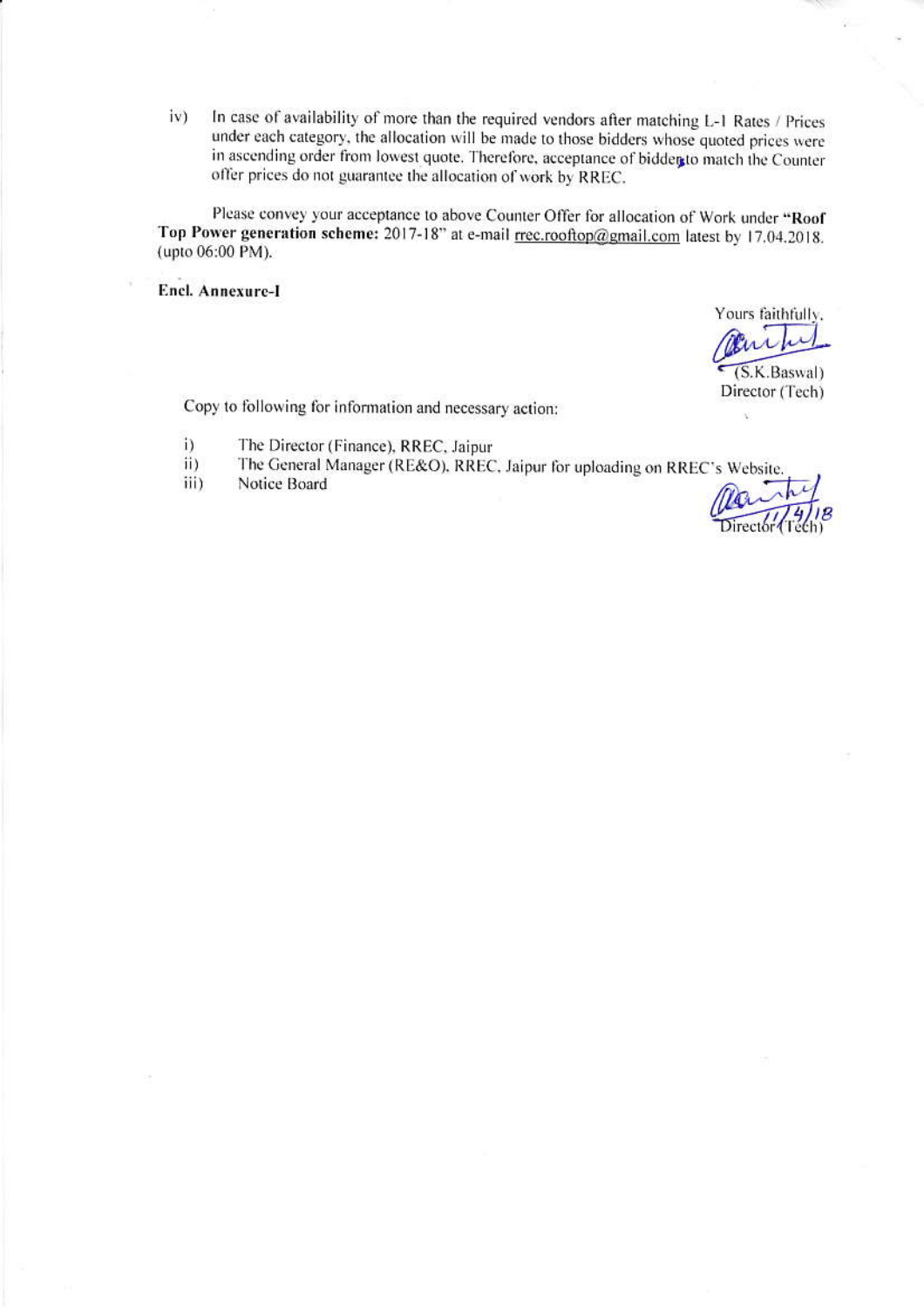## Annexure-I

| A.             | <b>Established Bidders</b>                               |                                                                                                                                               |                                |
|----------------|----------------------------------------------------------|-----------------------------------------------------------------------------------------------------------------------------------------------|--------------------------------|
| 1              | Rays Power Experts<br>Pvt. Ltd., Jaipur                  | 4th Floor, Sheel Mohar Plaza,<br>Yudhishthir Marg C Scheme<br>Near Yojna Bhawan, Jaipur                                                       | tender@raysexperts.com         |
| $\overline{c}$ | Ujaas Energy<br>Limited, Indore                          | Survey No 211-1 Opposite<br>Sector C and MetalmanSanwer<br>Road Industrial Area, Indore                                                       | sourabh.sharma@ujaas.com       |
| 3              | <b>Greenfirst Power</b><br>Ventures Pvt. Ltd.,<br>Jaipur | 29, Shiv Marg, Hawa Sadak,<br>Civil Lines Jaipur                                                                                              | raghu kaushik10@rediffmail.com |
| $\overline{4}$ | <b>Waaree Energies</b><br>Ltd, Mumbai                    | Off<br>602<br>Western<br>Edgel<br>Western<br>Express highway<br>Borivali East Mumbai 400066                                                   | tender@waaree.com              |
| 5              | JJ PV Solar Pvt. Ltd.,<br>Rajkot                         | Survey No 236, Plot No 2.<br>Village Veravalshapar, Tal-<br>Kotdasangani, Dist. Rajkot<br>360024 Gujarat                                      | rajesh $a$ jjpvsolar.com       |
| 6              | Mundra Solar PV<br>Ltd., Ahmedabad                       | Adani House, Nr. Mithakhali<br>Six<br>Roads,<br>Navrangpura.<br>Ahmedabad 380009, Gujarat.                                                    | saurabh.mathur@adani.com       |
| 7              | LNB Renewable<br>Energy Pvt., Ltd.,<br>Hyderabad         | 7, Munshi Premchand Sarani,<br>Hastings, Kolkata - 700022                                                                                     | rjhawar@Inbgroup.com           |
| 8              | Tata Power Solar<br>Systems Ltd, Noida                   | 78. Electronics City, Phase-I,<br>Road.<br>Hosur<br>Bengaluru-<br>60100, Karnataka                                                            | ravindersingh@tatapower.com    |
| 9              | Illusions4Real,<br>Jaipur                                | D-104/2, Meera Marg, Bani<br>Park, Jaipur                                                                                                     | info@solarmaxx.co.in           |
| 10             | REIL, Jaipur                                             | 2 Kanakpura Industrial Area<br>Sirsi Road, Jaipur                                                                                             | mukesh@reiljp.com              |
| 11.            | Bhel, Jaipur                                             | First Floor, NF/O/03 Nehru<br>Place, Tonk Road,<br>Jaipur-<br>302015                                                                          | anshumanm@bhel.in              |
| 12             | Jain Irrigation<br>Systems Ltd., Jalgaon                 | Jain Plastic Park, PO Box 72,<br>NH-6, Jalgoan-425001                                                                                         | solar.tender@jains.com         |
| 13             | Novergy Energy Sol.<br>P. Ltd., Udaipur                  | 1 Navlok Navrtna Comp, sales@novergy.net<br>Bedla Road, Udaipur-313001                                                                        |                                |
| B.             | New small / local Entrepreneur                           |                                                                                                                                               |                                |
| 1              | Balaarka, Jodhpur                                        | 186-A<br>Behind<br>Sancheti<br>Hospital.<br>Baldev<br>Nagar<br>Jodhpur                                                                        | info@balaarkaencon.com         |
| $\overline{c}$ | Energy<br>Ohms<br>Pvt.<br>Ltd., Mumbai                   | No<br>Office<br>713<br>Summit<br>Business Bay<br>Behind Guru<br>Pump<br>Nanak<br>Petrol<br>Off<br>Andheri-Kurla Road, Andheri<br>East, Mumbai | jotiba.jadhav@ohmsenergy.com   |
| 3              | Photon<br>Tech<br>1<br>System, Kota                      | A56, Riddhi<br>Siddhi Nagar,<br>Bundi Road, Kunhadi, Kota                                                                                     | photontechsystem@gmail.com     |

 $\mathcal{B}_{\mathcal{V}}$ 

ä

ż

PAGE 1 OF 6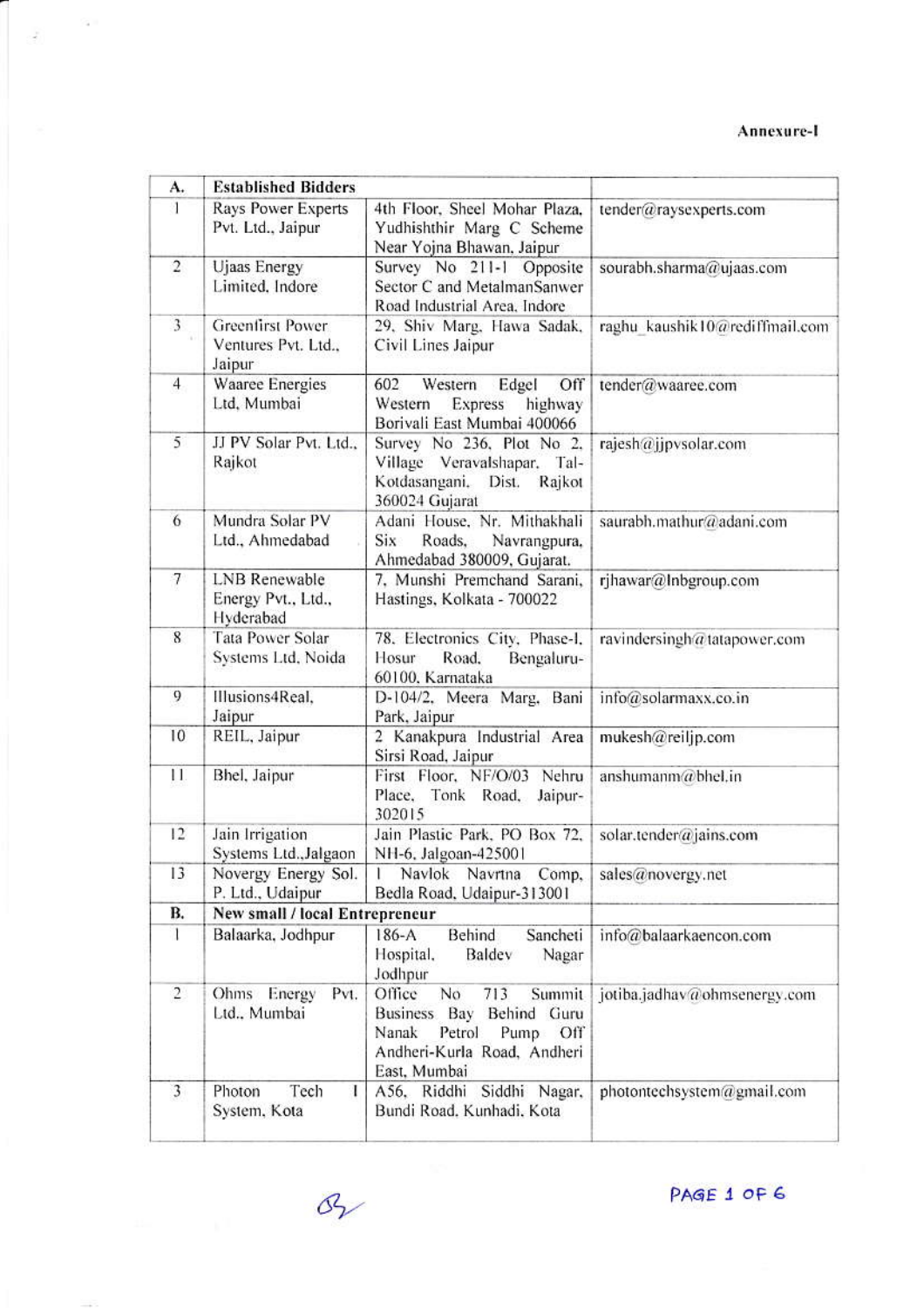| $\overline{4}$ | Solar Quest<br>LLP.<br>Chennai                       | Shop No 1, Ground Floor,<br>No.1.<br>Palliappan<br>Street,                                                                                         | info@solarquest.in            |
|----------------|------------------------------------------------------|----------------------------------------------------------------------------------------------------------------------------------------------------|-------------------------------|
| 5              | Mpower<br>Green<br>Energy<br>Pvt.<br>Ltd.,<br>Jaipur | Sowcarpet, Chennai - 79<br>mPower Green Energy Pvt.<br>Ltd. Manglam Crown Square,<br>4th Floor, 403, Gandhi Path.<br>Vaishali Nagar, Jaipur 302021 | rajanb@mpowergreenenergy.com  |
| 6              | Sunalpha<br>Energy<br>Pvt. Ltd., Jaipur              | Akshat<br>803.<br>Nilay,<br>Hawa<br>Sadak, Jaipur - 302006                                                                                         | raghav@sunalphaenergy.com     |
| $\overline{7}$ | VRG Energy India<br>Pvt. Ltd., Rajkot                | Plot no. G-2119, Near Galaxy<br>Stamping, Kadwani<br>Forge<br>Road, Kishan Gate no. 3,<br>Metoda GIDC Dist Rajkot -<br>360021                      | info@vrgenergy.com            |
| 8              | Sologics India LLP,<br>Jaipur                        | Jharkhand Apartment, Plot No<br>20, Bhura Patel Nagar B, Near<br>DCM, Ajmer Road, Jaipur                                                           | rajeshmaloo29@gmail.com       |
| 9              | Fidus<br>Energy<br>Systems, Alwar                    | C129 HKM Nagar Alwar                                                                                                                               | fidusenergy@gmail.com         |
| 10             | Uravashi<br>Solar<br>Enterprises<br>LLP,<br>Jaipur   | 107, Govind Nagar<br>West,<br>Amer Road, Jaipur                                                                                                    | uravashienterprises@gmail.com |
| $\mathbf{1}$   | RS Power Systems<br>(P) Ltd., Jaipur                 | A42, Jai Ambey Nagar Tonk<br>Road Jaipur-302018                                                                                                    | rajeev@rspowerindia.com       |
| 12             | First<br>Green<br>Consulting Pvt. Ltd.,<br>Gurgaon   | C-49. Shyam Nagar,<br>New Delhi - 110051                                                                                                           | sanjay@firstgreen.co          |
| 13             | Sol<br>Power<br>Enterprises,<br>Sri<br>Ganganagar    | Shop No-45,<br>First<br>Floor,<br>Homeland<br>City.<br>Sri<br>Ganganagar                                                                           | mehtadharmu24@gmail.com       |
| 4              | Vincent<br>Solar<br>Energy, Jaipur                   | W-8, Park Street, MI Road,<br>Jaipur-302001                                                                                                        | energy.vincent@gmail.com      |
| 15             | Primus<br>Energy<br>Solutions Pvt. Ltd.<br>Gurgaon   | Spaze I-Tech Park, 436 Ab,<br>Tower B3, Sector 49, Sohna<br>Road.<br>Gurgaon,<br>Haryana<br>122018                                                 | info@primusservices.co.in     |
| 16             | Sunrays<br>Epc<br>Energies Pvt. Ltd.,<br>Jaipur      | B-502, Unique Towers, NRI<br>Colony,<br>Pratap<br>Nagar,<br><b>JAIPUR</b>                                                                          | sunraysenergies@gmail.com     |
| 17             | Sehra<br>Engineering,<br>New Delhi                   | GI 107 Mayapuri Industrial<br>Area, New Delhi - 110064                                                                                             | aaaasolar74@gmail.com         |
| 18             | The Yellow Energy,<br>Jaipur                         | 69 Dhuleshwar Garden, Jaipur                                                                                                                       | vatsalmaheshwari01@gmail.com  |
| 19             | K Energy, Jodhpur                                    | Haider<br>Building<br>Out<br>Side<br>Sojati Gate, Jodhpur                                                                                          | info@kenergy.co.in            |
| 20             | Kamdhenu<br>Enterprises, Jaipur                      | Plot No.2, 1st Floor, Sector 9,<br>Vidhyadhar Nagar, Jaipur                                                                                        | kamdhenujpr@gmail.com         |
| 21             | Albal<br>Infrastucture,<br>Jaipur                    | 69, Himmat<br>Nagar,<br>Tonk<br>Road, Jaipur                                                                                                       | sanjeev.sharma1204@gmail.com  |
| 22             | Modern Solar<br>Pvt.<br>Ltd., Jaipur                 | 2/5. Sarat Bose Road,<br>2nd<br>Sukh Sagar Building,<br>2 <sub>nd</sub><br>Floor, Kolkata - 700020                                                 | info@modernsolar.in           |

 $\mathcal{P}$ 

×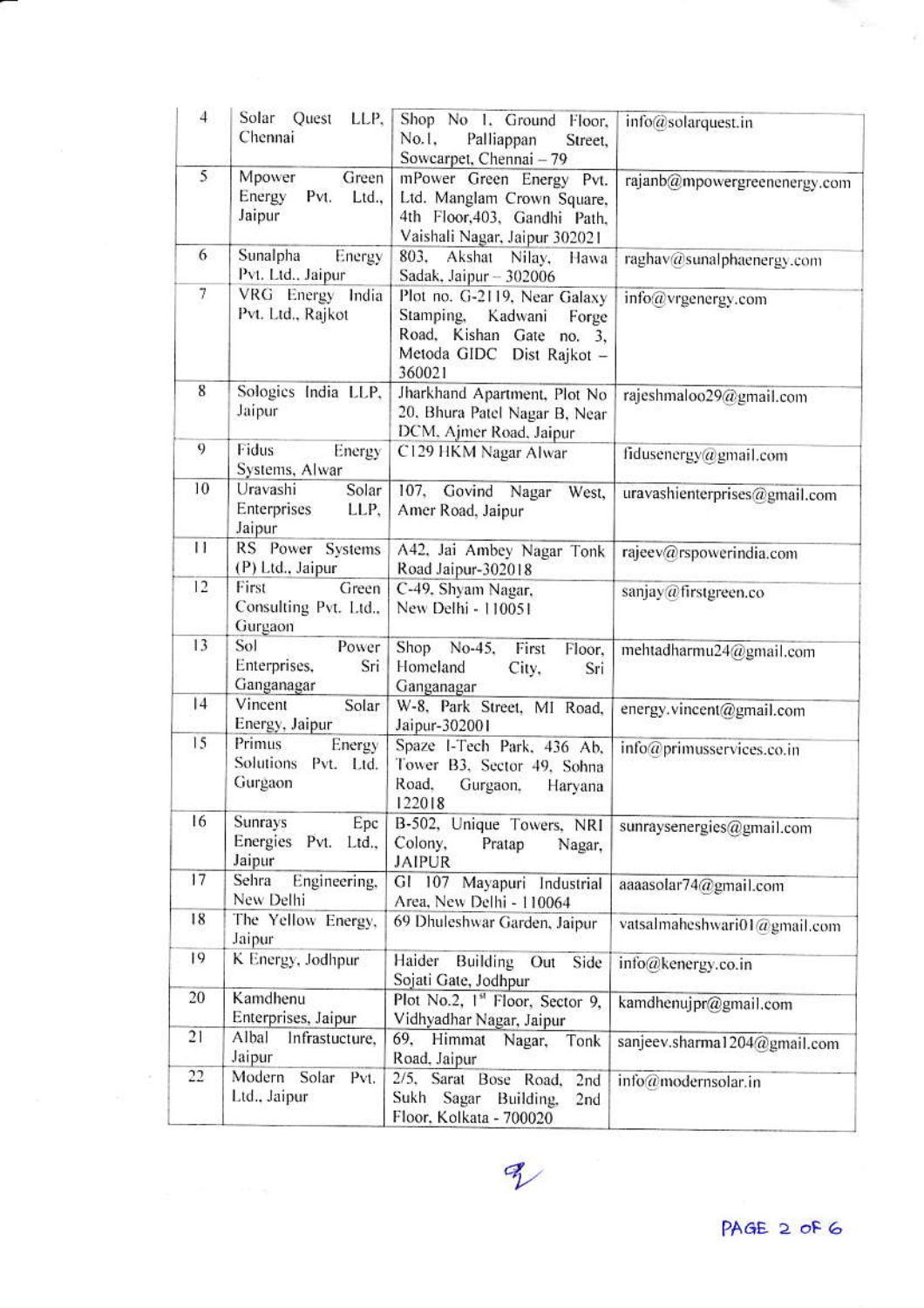| 23             | Godha<br><b>Enterprises</b><br>Ltd., Udaipur            | 222 Ashok Nagar Udaipur                                                                                      | anil@godhaenterprises.com          |
|----------------|---------------------------------------------------------|--------------------------------------------------------------------------------------------------------------|------------------------------------|
| 24             | SRK Solenergi Pvt.<br>Ltd., Jaipur                      | Panchbatti, MI Road, Jaipur                                                                                  | srksolenergi@gmail.com             |
| 25             | Polymers<br>E-Pack<br>Pvt. Ltd.,<br>Greater<br>Noida    | B-13 14 Echotech extension 1<br>Kasna Greater Noida Uttar<br>Pradesh                                         | manish.singh@epack.in              |
| C              | <b>Start-up Firms</b>                                   |                                                                                                              |                                    |
| $\mathbf{I}$   | Leelmax<br>Power<br>Solution (OPC) Pvt.<br>Ltd., Jaipur | 23, Neer Sagar-B, Bhankrota,<br>Jaipur                                                                       | leelmax2016@gmail.com              |
| $\overline{2}$ | Shadeesh<br>Power<br>System<br>Pvt.<br>Ltd.,<br>Jaipur  | A-11 Saraswati Nagar Near<br>NWR.<br>Jagatpura<br>Road.<br>Malviya Nagar Jaipur                              | shadeeshpower@gmail.com            |
| 3              | NDJ Solar<br>Power<br>Pvt.<br>Ltd.<br>Sri<br>Ganganagar | 21-22 Vikas Colony Near<br>Jindal Resort, Sri Ganganagar                                                     | info@solar.com                     |
| $\overline{4}$ | Skymech Engineers<br>Pvt. Ltd., Jaipur                  | Skymech Engineers Private<br>Limited, 28-29, Prem Vihar A-<br>Block.<br>Goner<br>Road,<br>Looniyawas, Jaipur | rksharma@skymechindia.com          |
| 5              | Power Solar, Jodhpur                                    | 17-E-54, Near Meera Park,<br>Choupasani Housing<br>Board<br>Jodhpur                                          | powersolar2030@gmail.com           |
| 6              | International,<br>Dsr<br>Jaipur                         | 4/90, Sector-4, Vidhyadhar<br>Nagar, Jaipur                                                                  | dsrinternational2018@gmail.com     |
| $\tau$         | Vaankal<br>Shree<br>Energy<br>Solution,<br>Jaipur       | F118, Mayank Trade Centre,<br>Station Road, Jaipur Raj                                                       | shreesprinklers@aol.com            |
| 8              | Green<br>Infra<br>Arm<br>LLP, Jaipur                    | CC 121-123 Subzi Mandi Link<br>Road Jawahar Nagar Jaipur                                                     | info.arm17@gmail.com               |
| 9              | Kadam Electricals &<br>Energy<br>Power,<br>Nagaur       | A House Opp. ITI, Shastri<br>Nagar, Nagaur 341001.                                                           | kadamelectrical3@gmail.com         |
| 10             | Shakti<br>Enterprises,<br>Jaipur                        | 96, Tirupati Vihar, Manyawas,<br>Jaipur                                                                      | shaktienterprisesjpr@gmail.com     |
| $_{11}$        | Manu Solar Pvt. Ltd.,<br>Jaipur                         | Sunder<br>Nagar,<br>$A - 252$<br>Badarwas.<br>Sanganer.<br>Jaipur-<br>302020                                 | manusolarenergy@gmail.com          |
| 12             | Solar<br>Solution<br>Company, Udaipur                   | 302.<br><b>Shubham</b><br>Complex<br>Shukhadia Circle Udaipur                                                | solarsolutioncompany@gmail.co<br>m |
| 13             | Nzeru Solutions Pvt.<br>Ltd., Gurugram                  | 301, Mohan Nagar, D-Block<br>Marutikunj Road, Nayagaon<br>Gurugram-122102                                    | pravesh.mittal@nzeru.in            |
| 14             | Amrit Agro, Churu                                       | No18<br>Amrit<br>Ward<br>Agro,<br>Sardarshahar Dheerwas Bara.<br>Churu                                       | skpachar.pachar@gmail.com          |
| $-15$          | Sanshri Solar, Jaipur                                   | Pluse<br>Office<br>No-404 Okey<br>Spaces Malviya Nagar Ind.<br>Area Near Apex Circle Jaipur                  | sanshri.solar@outlook.com          |

 $G$ 

 $\alpha = 10^{-10}$ 

 $\sim$ 

PAGE 3 OF 6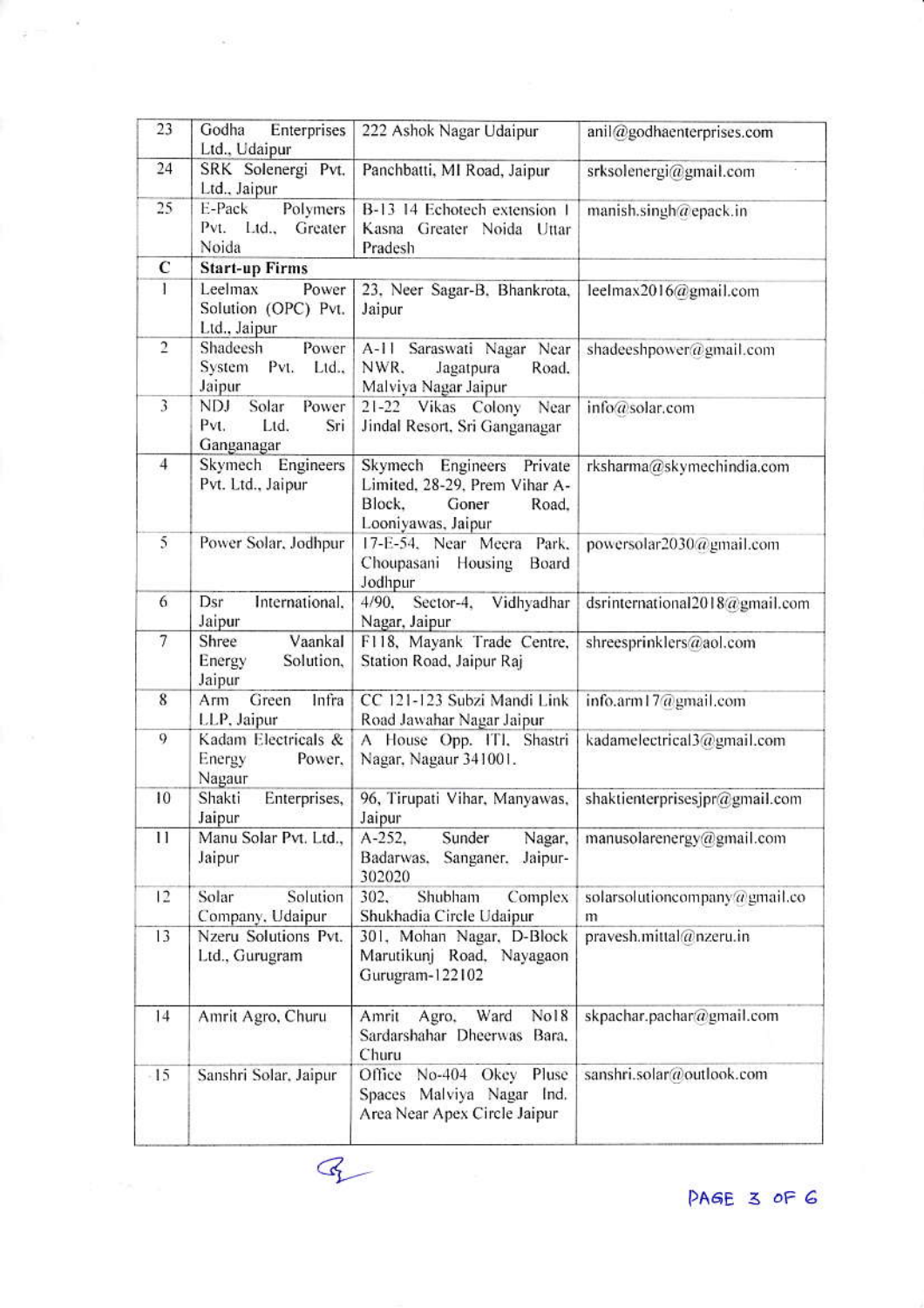| 16 | Bhardwaj<br>Sun<br>Energy, Udaipur                    | Hotel<br>Shikarbadi<br>Road,<br>Goverdhan Vilas, Udaipur -<br>313002                                                          | bhardwajsunenergy@gmail.com          |
|----|-------------------------------------------------------|-------------------------------------------------------------------------------------------------------------------------------|--------------------------------------|
| 17 | Mahiya<br>Akshay<br>Ujala<br>Pvt.<br>Ltd.,<br>Bikaner | Village-Aadhsar,<br>Teh.<br>Shri<br>Dungargarh, Bikaner                                                                       | info@akshayujala.com                 |
| 18 | Shubham<br>Solar<br>Solution, Jaipur                  | 50/102<br>Pratap<br>Nagar,<br>Sanganer, Jaipur                                                                                | satishbaswal76@gmail.com             |
| 19 | Saharan<br>Solar<br>Solutions.<br>Hanumangarh         | S.No.3,<br>Jat<br>Dharamshala,<br>Sector No.9, Kacheri Road,<br>Hanumangarh<br>Junction,<br>Hanumangarh                       | saharansolarsolutions@gmail.com      |
| 20 | SL.<br>Energies<br>Pvt.<br>Ltd., Jaipur               | 301-A, Varadhaman<br>Nagar<br>Ajmer Road, Jaipur                                                                              | bsswami33@gmail.com                  |
| 21 | Navom<br>Infrapower<br>Pvt. Ltd., Jaipur              | G-198A.<br>RIICO<br>Industrial<br>Area, Mansarovar, Jaipur                                                                    | navom.bplkits@gmail.com              |
| 22 | Comgen Info System<br>Pvt. Ltd., Jaipur               | 99 Moti Nagar West Queens<br>Road Jaipur                                                                                      | mywork.lamba@gmail.com               |
| 23 | GV Solar Energy,<br>Jhunjhunu                         | Kansujia House, Ward No. 5,<br>Bajawa, Rawatka, Jhunjhunu                                                                     | gvsolarenergy@gmail.com              |
| 24 | Powerxp Consultants<br>Pvt. Ltd., Bikaner             | 16<br>Sadul<br>Colony,<br>Near<br>Marwar Hospital, Bikaner                                                                    | amanverma@powerxpconsultants.<br>com |
| 25 | Ira Power Pvt. Ltd.,<br>Jaipur                        | 145-B, Sanjay Nagar Kalwar<br>Road Jhotwara Jaipur                                                                            | miqureshi1987@gmail.com              |
| 26 | Surgetic Solar Pvt.<br>Ltd. Kota                      | $C-12$<br>Panchvati<br>Nagar<br>Kunhari, Kota                                                                                 | poonia.ravi04@gmail.com              |
| 27 | Satwik<br>Sungreen<br>Corporation, Jaipur             | 34/19 Pratap Nagar, Sector-3,<br>Opp-Power House, Sanganer,<br>Jaipur                                                         | satwiksungreen@gmail.com             |
| 28 | Hartree<br>Energy<br>Systems Pvt. Ltd.                | 1575 A Gali Hira Singh Near<br>Durga<br>Bhawan<br>Navin<br>Shahdara, Delhi                                                    | hartree@yahoo.com                    |
| 29 | Adbhut Energy Pvt.<br>Ltd., Kota                      | I-C-39 RHB Colony Kunhari,<br>Kota                                                                                            | theishanansari@gmail.com             |
| 30 | Dudi<br>Enterprises,<br>Jhunjhunu                     | 1 CH 21 Housing Board Ridhi<br>Sidhi Complex Jhunjhunu                                                                        | deepakdudi@gmail.com                 |
| 31 | Venugopal<br>Enterprises, Jaipur                      | Hanumant Kunj, Opp. Ganga<br>Tower,<br>Metro Pillar<br>167,<br>Khasa Kothi, Jaipur                                            | vgenergies@gmail.com                 |
| 32 | Pinaka Power And<br>Electricals, Jaipur               | M/S<br>Pinaka<br>Power<br>And<br>Electricals<br>Plot<br>No-100<br>Prabhat Colony,<br>Vijaybari,<br>Path No-7 Sika Road Jaipur | rishabh.rishi21@gmail.com            |
| 33 | Green Globe Hitech<br>Services, Jaipur                | 535, Alankar Plaza, Central<br>Spine,<br>Vidhyadhar<br>Nagar.<br>Jaipur                                                       | ashishkhichar@hotmail.com            |
| 34 | Tecsa Solar Systems,<br>Noida                         | A39, Rail Nagar, Sector 50,<br>Noida, GB Nagar, Up                                                                            | tecsasolar@gmail.com                 |
| 35 | Aditya Star Sologics<br>Pvt. Ltd., Jaipur             | Office No. 5, Opp Metro Pillar<br>No. 195, Station Road, Jaipur<br>302001                                                     | info@adityastarsologics.com          |
|    |                                                       |                                                                                                                               |                                      |

 $G_V$ 

PAGE 4 OF 6

ż

ä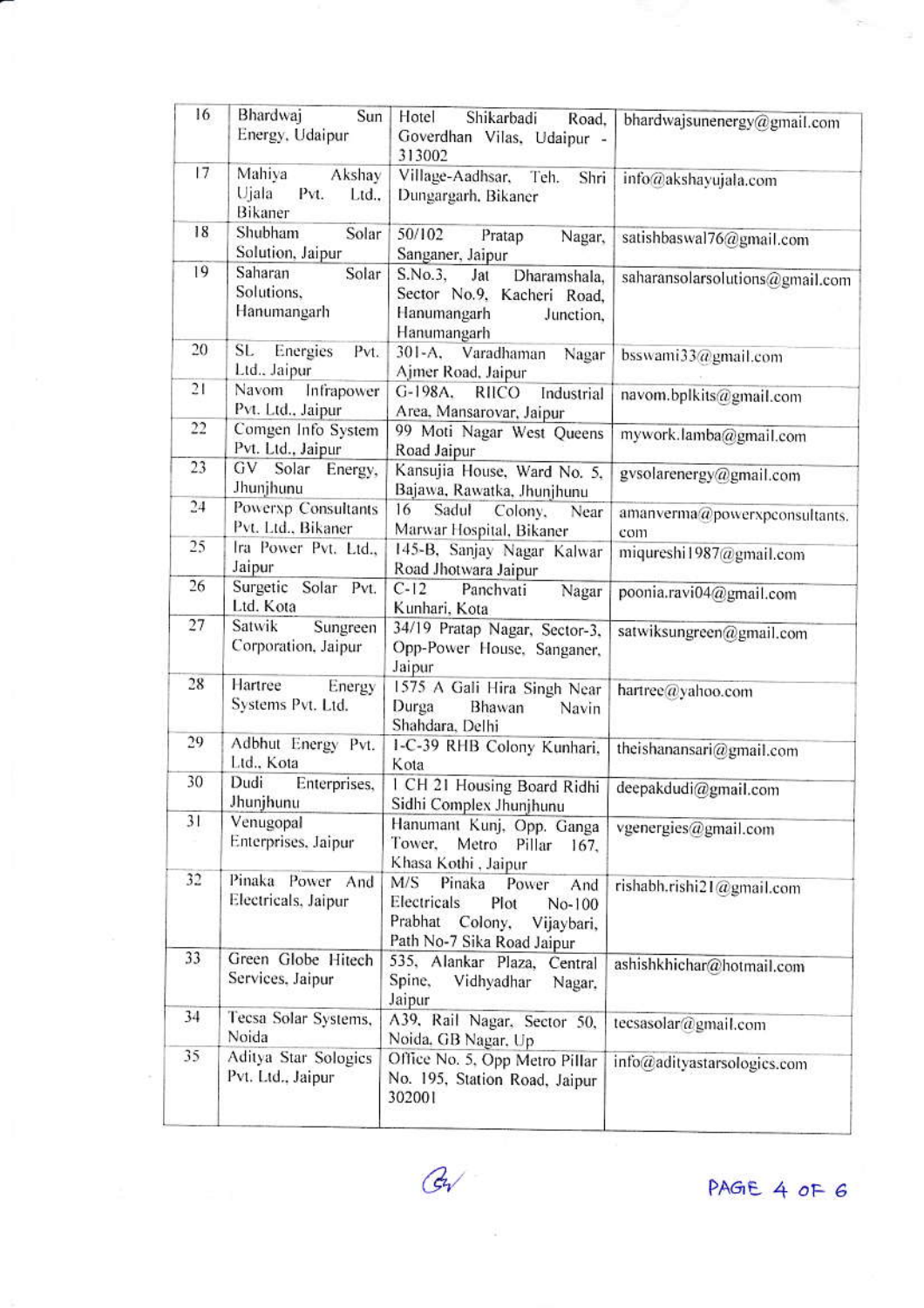| 36 | Oorrja Technologies,<br>Jaipur                                                         | LG39, Jaipur Textile Market,<br>Jagatpura, Jaipur                                        | himanshu@oorrja.com                   |
|----|----------------------------------------------------------------------------------------|------------------------------------------------------------------------------------------|---------------------------------------|
| 37 | Sustech<br>Power<br>Solutions Pvt. Ltd.,<br>Dausa                                      | Shop No 13, Adarsh Market,<br>Lalsot Road, Dausa                                         | rohit.khandelwal@sustechpower.c<br>om |
| 38 | Renewedge, Jaipur                                                                      | 11, Chitargupt<br>Nagar,<br>2<br>Katarpura, Jaipur                                       | renewedgegroup@gmail.com              |
| 39 | Vidushi<br>Enterprises,<br>Agra                                                        | 99/10, Balkeshwar<br>Colony<br>Balkeshwar Road Agra                                      | info.vidushi@gmail.com                |
| 40 | Energy<br>Jagrat<br>&<br>Environmental<br>Solutions, Jaipur                            | 7/MB/250 IG Nagar, Jagatpura<br>Jaipur                                                   | kamal0087@gmail.com                   |
| 41 | Sunshine<br>Energy<br>Inc., Jaipur                                                     | Basement, 6/383, Vidhyadhar<br>Nagar,<br>Jaipur,<br>Jaipur,<br>Rajasthan, 302023         | mail.sunshineenergy@gmail.com         |
| 42 | Isotech<br>India<br>Pvt.<br>Ltd., Gurgaon                                              | Plot No.1, Vijay Vihar, Behind<br>Star Mall, Gurgaon-122001                              | isotechindia@gmail.com                |
| 43 | Engineering<br><b>HS</b><br>Enterprises, Jaipur                                        | B-153b, Jamnapuri, Lbs Girls<br>Road,<br>College<br>Murlipura<br>Scheme, Jaipur - 302039 | rohit.olla@gmail.com                  |
| 44 | Recon<br>Energy<br>Consultancy,<br>Udaipur                                             | 103, Roop Nagar, Sec.3,<br>Udaipur - 313002                                              | rajasthanenergy@outlook.com           |
| 45 | Peony Energy<br>Pvt.<br>Ltd., Jaipur                                                   | 74, Green Nagar, Durgapura,<br>Road, Near<br>Tonk<br>Dalda<br>Factory, Jaipur - 302018   | bansallanuraag@gmail.com              |
| 46 | Honey Renewables,<br>New Delhi                                                         | 810, Shree Awas, Sector 18-B,<br>Dwarka, Ph-II, New Delhi<br>110075                      | honeyrenewables@gmail.com             |
| 47 | Solar Planet, Ajmer                                                                    | Solar Planet, 77 Mateshwari<br>Pragati Nagar, Kotra, Ajmer                               | harsh.solarplanet@gmail.com           |
| 48 | <b>CVK</b><br>Solar<br>Enterprises Pvt. Ltd.,<br>Jaipur                                | 203-204, Okay Plus Tower,<br>Near Vishal Mega Mart, Opp.<br>Govt. Hostel, Jaipur         | info@cvksolar.com                     |
| 49 | Zumosun<br>International<br>Research<br>&<br>Consultancy<br>India<br>Pvt. Ltd., Jaipur | 101.<br>Moti Nagar, Akshar<br>Dham Road, Vaishali Nagar,<br>Jaipur - 302021              | yash0109choudhary@gmail.com           |
| 50 | Sangaliya Power Pvt.<br>Ltd., Jaipur                                                   | No.<br>123/311.<br>Agarwal<br>Н.<br>Farm, Mansarovar, Jaipur                             | contacthitesh20@gmail.com             |
| 51 | Solar<br>Rajasthan<br>Power Consultancy,<br>Jodhpur                                    | 11B1 Pal Road Behind Old<br>Dhanawantri Hospital Subhash<br>Nagar Jodhpur - 342001       | rspc2018@gmail.com                    |
| 52 | Fidus Energy<br>Pvt.<br>Ltd., Alwar                                                    | Old Barafkhana Road, Pratap<br>Bas, Alwar                                                | info@fidusenergy.com                  |
| 53 | International Techno<br>Engineers, Kota                                                | Chhawani<br>Chauraha,<br>Opp.<br>Chandiram<br>Hotel,<br>Jhalawar<br>Road, Kota           | piyush9885@gmail.com                  |
| 54 | Hybrid<br>Power<br>Ventures                                                            | Infront<br>Of<br>Shop No.<br>Ι.<br>Ranthambore Sevika, Alanpur.<br>Sawai Madhopur        | ankitsharmacorps@gmail.com            |

 $\widetilde{\omega}$ 

 $\ll$ 

 $\vec{r}_j$ 

PAGE 5 OF 6